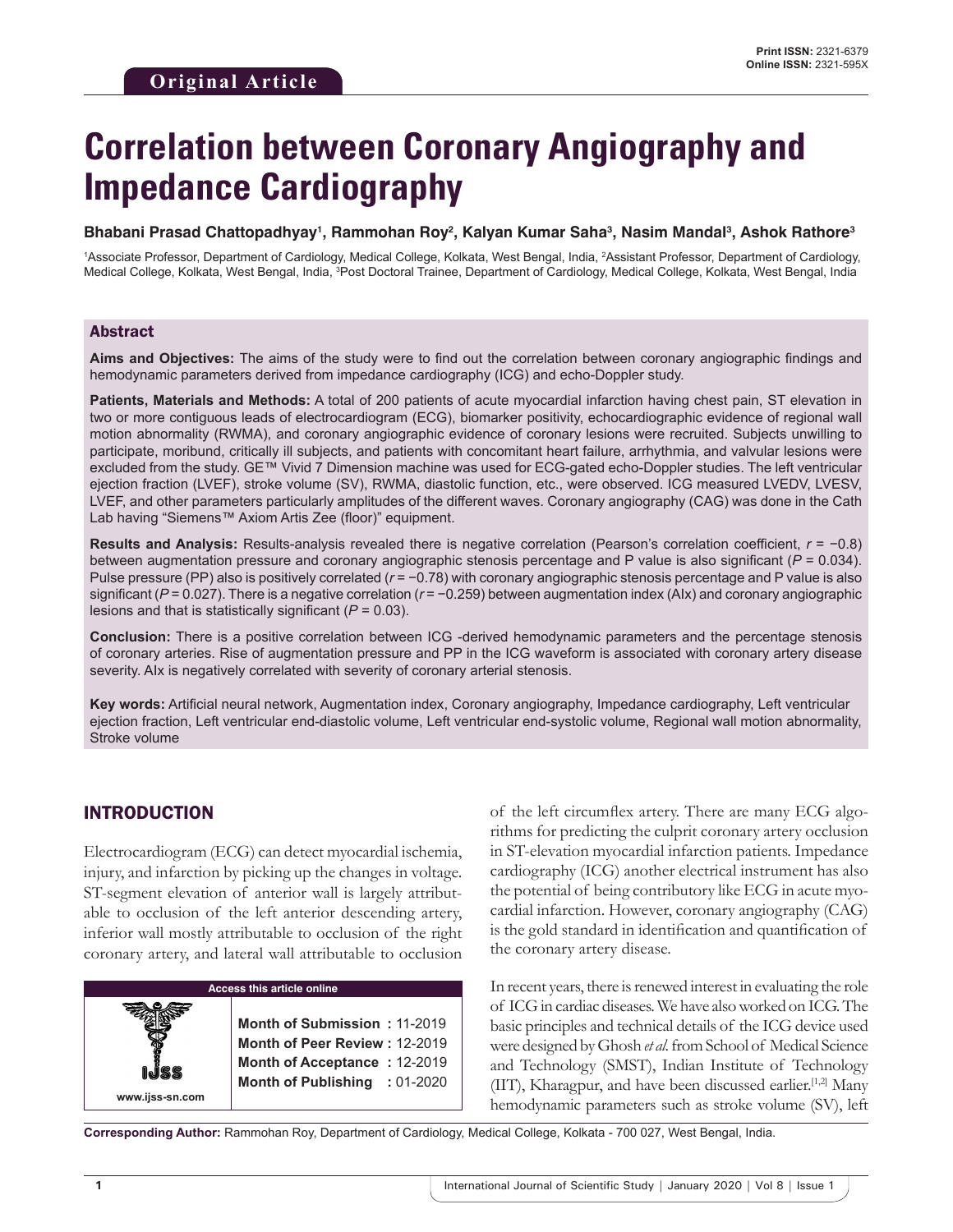ventricular ejection fraction (LVEF), and augmentation index (AIx) can be derived from ICG waveforms. AIx is the ratio between augmentation pressure and pulse pressure (PP). Augmentation pressure is the difference between two peaks of the systolic pressure and is attributable to the contribution of the reflected wave, left ventricular ejection time, etc. PP is the difference between the systolic pressure and the diastolic pressure identified in the ICG waveform. AIx can be estimated by applanation tonometry and by ICG. Radial tonometry-derived AIx has been shown to correlate with the extent of the coronary artery disease, $[3]$  LV hypertrophy, $[4]$ urinary albumin excretion,<sup>[5]</sup> maximal aortic intima-media thickness,  $^{[6]}$  cardiovascular events,  $^{[7]}$  and all-cause mortality.  $^{[8\text{-}10]}$ In the present work, we have studied the ICG of patients undergoing CAG (for cardiac reason) for the purpose of searching correlation between ICG and CAG.

#### **Aims and Objectives**

The aims of the study were to collect (1) hemodynamic parameters predicted by impedance cardiography (ICG) instrument and cardiac echo-Doppler studies from patients of acute myocardial infarction and (2) find out the correlation between coronary angiographic findings and hemodynamic parameters derived from ICG and echo-Doppler study.

## PATIENTS MATERIALS AND METHODS

#### **Patients**

Inclusion and exclusion criteria of the diseased subjects: Inclusion criteria: Classical chest pain (angina of coronary origin), ECG changes such as ST elevation in two or more contiguous leads, biomarker positivity (CPK-MB or troponin T), and echocardiographic evidence of regional wall motion abnormality (RWMA), and coronary angiographic evidence of coronary lesions were included in the study. Exclusion criteria: Subjects unwilling to participate after knowing that ICG is an experimental tool and is not going to contribute to the treatment process were excluded from the study. Moribund, critically ill subjects, and patients with concomitant heart failure, arrhythmia, and valvular lesions were excluded from the study. Materials and Methods: GETM Vivid 7 Dimension echo-Doppler machine was used for acquisition of ECG-gated echo-Doppler imaging. LVEF RWMA, Diastolic function. LVEDV, LVESV, LVEF, LVET, SV, etc., were recorded. ICG device used in this study was designed and developed by Ghosh *et al*. in the SMST, IIT, Kharagpur, and the details of the device have already been published in artificial intelligence in medicine.<sup>[1]</sup> Figure 1 shows that C1and C2 are excitation electrodes and R1-R2 are voltage-sensing electrodes placed on skin overlying the course of radial artery. Figure 2 shows the waveform. The waveforms were differentiated, processed to derive SV,

LVEF, AIx, etc., parameters. CAG was done in our Cath Lab having "Siemens™ Axiom Artis Zee (floor)," with a power rating of 100 kW at 100 kV. The power of the X-ray generator is 100 kW, with a penetration depth of 92 cm. CAG pictures [Figure 3] thus acquired were utilized for qualitative and quantitative estimation of coronary artery disease. All the 200 subjects recruited in this study, underwent coronary angiogram due to cardiac indication. The coronary angiogram was analyzed to ascertain the location and degree of stenosis.

# RESULTS AND ANALYSIS

The present study was a hospital-based cross-sectional study conducted in 200 patients admitted in the Cardiology



**Figure 1: Electrode placement on the forearm of the subject**



**Figure 2: ICG signal after filtering**



**Figure 3: Coronary angiographic lesion**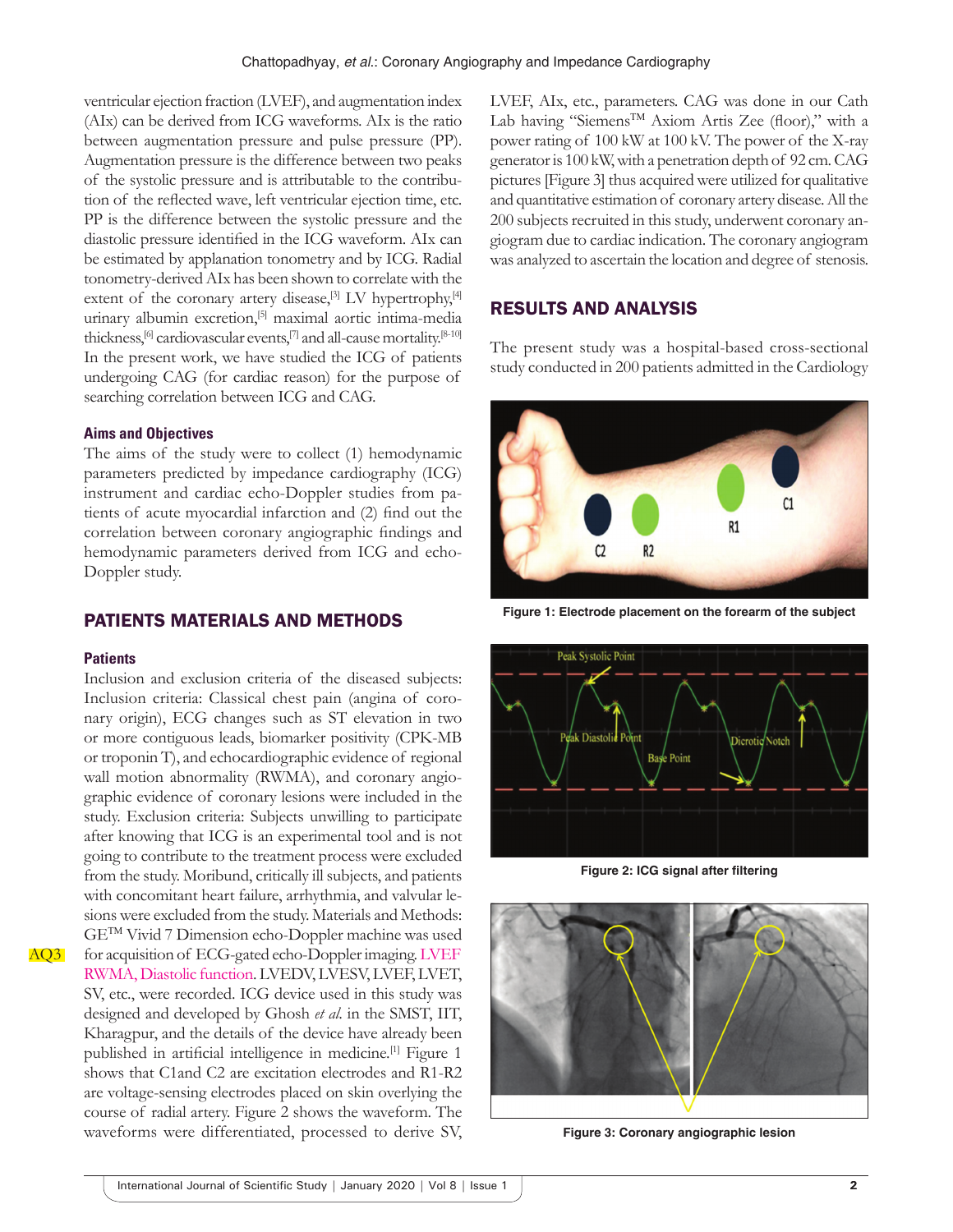AQ6

 $\pm$  standard deviation (SD) age was 50.32  $\pm$  8.125 years. Mean height (mean  $\pm$  SD) was 163.85  $\pm$  8.158 cm among the population. Mean weight and body mass index were 64.94  $\pm$  8.348 kg and 24.1182  $\pm$  3.11, respectively. The mean BSA of patients was  $1.7073 \pm 0.1269$ . Among the study population, 51% of patients are previously diagnosed hypertensive and 49% are normotensive. Among the study population, 35% had diabetes, either type 2 or type 1 and 65% were non-diabetic. About 29% of the study subjects were suffering from dyslipidemia. About 42% of the study population had a positive family history of diabetes. About 34% had a positive family history of hypertension and 21.6% had a history of AMI among family members. All the cases selected were having ST elevation Myocardial Infarction as evidenced by ECG. This was in consonace with inclusion criteria of patients. According to ECG in our study population, there was an involvement of wall as follows: Anerolateral in 23% of cases, anterior wall in 26%, inferior wall in 21%, anterior with inferior in 3% of cases, anteroseptal 7%, septal 3%, inferior with posterior wall 5%, inferior with RVMI in 2% of cases, global in 4%, and lateral 6%. Troponin T was positive in all cases. Among the other biochemical parameters, both of CPK and CPK-MB were elevated in 90% of cases.

Department of Medical College and Hospital, Kolkata. In our study, 48% were female and 52% were male. The mean

## **DISCUSSION**

Before going into the discussion of correlation between ICG and CAG, some basic facts about ICG will be reviewed. ICG is a relatively new tool, yet to be widely utilized. ICG can give information about the function of the heart. Kubicek et al.<sup>[3]</sup> were the pioneer to introduce ICG for measuring cardiac output (CO) and body fluid composition in 1966. ICG measures the ionic conduction of human body depending on the variation of impedance or resistance. When alternating current is injected to the tissue overlying a vessel, the ease or resistance to the flow of current depends mainly on the instantaneous impedance attributable to the blood within the artery and the impedance depends less on the tissues surrounding the artery. Blood contains electrolytes and charged particles or ions. Blood flows through arteries. This arterial flow is pulsatile in nature. There is variation or change in the volume of blood in the arteries in respect of time and that is attributable to the systole and diastole. Variation of blood volume results in variation of quantity of charged particles or ions in a given segment of vessel under study in respect of time. This variation of volume and hence the quantity of ions results in variation of impedance (to the current injected from outside by the ICG device). This variation of volume of arterial blood within a specific part of the body in respect of time is deemed responsible

for variation of the static and transient values of electrical conductivity. Before Kubicek, the variation in impedance (∆*Z*) obtained due to the pulsatile, peripheral blood flow of limbs has been mathematically related to the pulsatile change in volume by Nyboer *et al*.,[4] 1950.

Vessels are considered as volume conductors. Majority of initial researchers worked on thoracic impedance plethysmography and the volume changes in aorta and inferior vena cava were studied in great detail. Vessel segment in the limbs has also been studied and by application of transfer function central aortic waveforms, pulse-wave velocity has been derived by many workers. In this connection, it is necessary to emphasize the importance of the rate of change of impedance (dz/dt) and the maximum rate of change of impedance  $\frac{dz}{dt}$ .

Both bipolar and tetrapolar electrodes have been used for research. In case of tetrapolar electrodes as used in our study, low-intensity high-frequency steady current is injected through outer two electrodes (C1-C2) and the receiving of the signal of variation of impedance (dZ) at the electrodeskin as well as tissue-vessel interface is acquired by the inner two electrodes [R1-R2 of Figure 1]. The signal so acquired from a segment of vessel under study is processed and filtered. Demodulation and differentiation of the signal thus acquired are followed by the extraction of the features. The ICG signal thus acquired resembles conventional aortic pulse waveform (obtained by direct invasive transaortic measurement/or non-invasive applanation tonometry of peripheral arteries) in many ways. The extracted features of ICG waveform are broadly categorized into four major types: Pressure features, time features, area features, and amplitude features. Algorithm deployed in the ICG device is usually designed in such a way so that it detects only the complete cardiac cycles and discards incomplete cardiac cycles. Feature points such as peak systolic point, dicrotic notch, peak diastolic point, and baseline point are of paramount importance [Figure 2]. The difference between the first two peak values may be termed as augmented pressure which is attributable to reflected wave and LVET. The PP is the difference between systolic and diastolic pressures. The ratio between augmented pressure and PP is called AIx. The differentiated ICG waveforms may be used to extract many other remaining feature points such as SV and LVEF. SV is the absolute volume of blood ejected by concerned ventricle during systole and CO is the product of SV and heart rate. Applanation tonometry has been widely used in assessment of pulse-wave velocity, central aortic waveforms, and AIx. ICG has also been used in the assessment of hemodynamic parameters. However, studies on correlation between ICG and applanation tonometry in the measurement of pulsewave velocity<sup>[11]</sup> despite being limited in number reveal that they are in good agreement with each other. Radial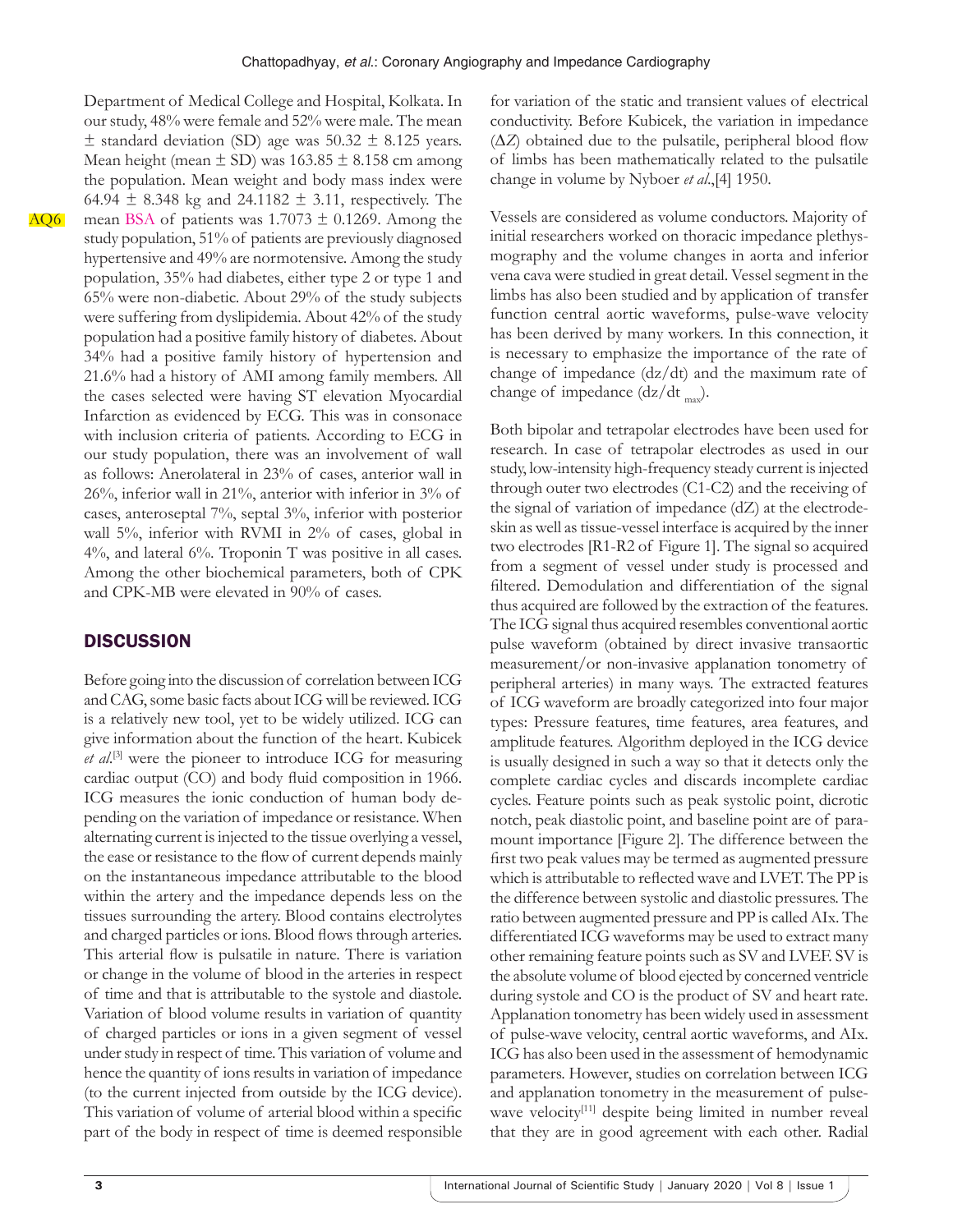| Table 1: Correlation between coronary angiography and echo-derived hemodynamic parameters |                                           |                                                                                                        |              |                 |            |  |  |  |  |
|-------------------------------------------------------------------------------------------|-------------------------------------------|--------------------------------------------------------------------------------------------------------|--------------|-----------------|------------|--|--|--|--|
| <b>Hemodynamics</b>                                                                       | r and P values                            | Coronary                                                                                               | Angiographic | <b>Stenosis</b> | Percentage |  |  |  |  |
|                                                                                           |                                           | Left anterior descending artery Right coronary artery Left circumflex artery Left main coronary artery |              |                 |            |  |  |  |  |
| ejection fraction                                                                         | Echo left ventricular Pearson correlation | $+0.110$                                                                                               | $+0.016$     | $+0.32$         | $+0.209$   |  |  |  |  |
|                                                                                           | $P$ -value                                | 0.275                                                                                                  | 0.876        | 0.749           | 0.037      |  |  |  |  |
|                                                                                           | Echo stroke volume Pearson correlation    | $+0.269$                                                                                               | $+0.218$     | $+0.456$        | $+0.014$   |  |  |  |  |
|                                                                                           | $P$ -value                                | 0.007                                                                                                  | 0.029        | 0.001           | 0.04       |  |  |  |  |

**Table 2: Correlation between coronary angiography and ICG‑derived hemodynamic parameters**

| <b>Hemodynamics</b> | r and P values                           | Coronary                                                                                               | Angiographic | <b>Stenosis</b> | Percentage |  |
|---------------------|------------------------------------------|--------------------------------------------------------------------------------------------------------|--------------|-----------------|------------|--|
|                     |                                          | Left anterior descending artery Right coronary artery Left circumflex artery Left main coronary artery |              |                 |            |  |
| ejection fraction   | ICG left ventricular Pearson correlation | $+0.075$                                                                                               | $+0.102$     | $+0.189$        | ±178       |  |
|                     | P-value                                  | 0.041                                                                                                  | 0.04         | 0.049           | 0.076      |  |
|                     | ICG stroke volume Pearson correlation    | $+0.15$                                                                                                | $+0.306$     | $+0.325$        | $+0.058$   |  |
|                     | P-value                                  | 0.008                                                                                                  | 0.002        | 0.001           | 0.04       |  |

**Table 3: Correlation (r) between coronary angiographic lesion site (s) and ICG‑derived augmentation pressure, PP, and augmentation index**

| <b>Parameters</b>                                  | r and p | Left main<br>coronary artery | <b>Left anterior</b><br>descending artery | Left circumflex<br>artery | <b>Right coronary</b><br>artery |
|----------------------------------------------------|---------|------------------------------|-------------------------------------------|---------------------------|---------------------------------|
| Augmentation pressure (peak 1-peak 2)              |         | $-0.8$                       | $-0.9$                                    | $-0.8$                    | $-0.9$                          |
|                                                    |         | 0.034                        | 0.029                                     | 0.036                     | 0.0198                          |
| PP (SBP-DBP)                                       |         | $+0.78$                      | $+0.69$                                   | $+0.86$                   | $+0.883$                        |
|                                                    |         | 0.027                        | 0.047                                     | 0.06                      | 0.021                           |
| Augmentation index augmentation index (P1-P2)/(PP) |         | $-0.259$                     | $-0.42$                                   | $-0.63$                   | $-0.204$                        |
|                                                    |         | 0.03                         | 0.048                                     | 0.021                     | 0.04                            |

PP: Pulse pressure

tonometry-derived AIx has been shown to correlate with the extent of the coronary artery disease, $[7]$  LV hypertrophy, $[8]$ urinary albumin excretion,[9] maximal aortic intima-media thickness, cardiovascular events,[9] and all-cause mortality[10,12,13] SV has been estimated by ICG by previous workers as well.<sup>[14]</sup> In the present study, Table 1 reveals that there is a negative correlation (Pearson's correlation coefficient, *r*) between percentage of coronary angiographic stenosis and the echo-Doppler-derived hemodynamic parameters such as stroke volume ( $r = -0.269$  and  $P = 0.007$ ) and left ventricular ejection fraction ( $r = -0.110$  and  $P = 0.275$ ) and *P* values are significant. Table 2 reveals that similarly, there is a negative correlation and *P* values are also significant between the percentage of coronary angiographic stenosis and the ICG-derived hemodynamic parameters such as stroke volume ( $r = -0.15$  and  $P = 0.008$ ) and left ventricular ejection fraction ( $r = -0.075$  and  $P = 0.041$ ). Table 3 reveals that there is a positive correlation (Pearson's correlation coefficient,  $r = +0.8$ ) between augmentation pressure (P1-P2) and coronary angiographic stenosis percentage and *P* value is also significant ( $P = 0.034$ ). PP also is positively correlated  $(r = +0.78)$  with coronary angiographic stenosis percentage and *P* value is also significant ( $P = 0.027$ ). There is a negative correlation ( $r = -0.259$ ) between AIx and coronary angiographic lesions and that is statistically significant  $(P = 0.03)$ . The AIx of the subjects with angiographically proved coronary artery disease ranged between −1.65 and +1.24. Higher the value of ICG-derived AIx, worse is the status of the coronary artery disease.

## **CONCLUSION**

There is a positive correlation between ICG-derived hemodynamic parameters and the percentage stenosis of coronary arteries. Rise of augmentation pressure and pulse pressure in the ICG waveform is associated with coronary artery disease severity. However, AIx is negatively correlated with severity of coronary arterial stenosis, i.e., as there is increase in the percentage stenosis of coronary lesions and increase in the number of coronary arteries involved, the AIx is increased. However, further large-scale studies are required to explore the potential of ICG.

## REFERENCES

1. Ghosh S, Chattopadhyay BP, Roy RM, Mukherjee J, Mahadevappa M. Estimation of echocardiogram parameters with the aid of impedance